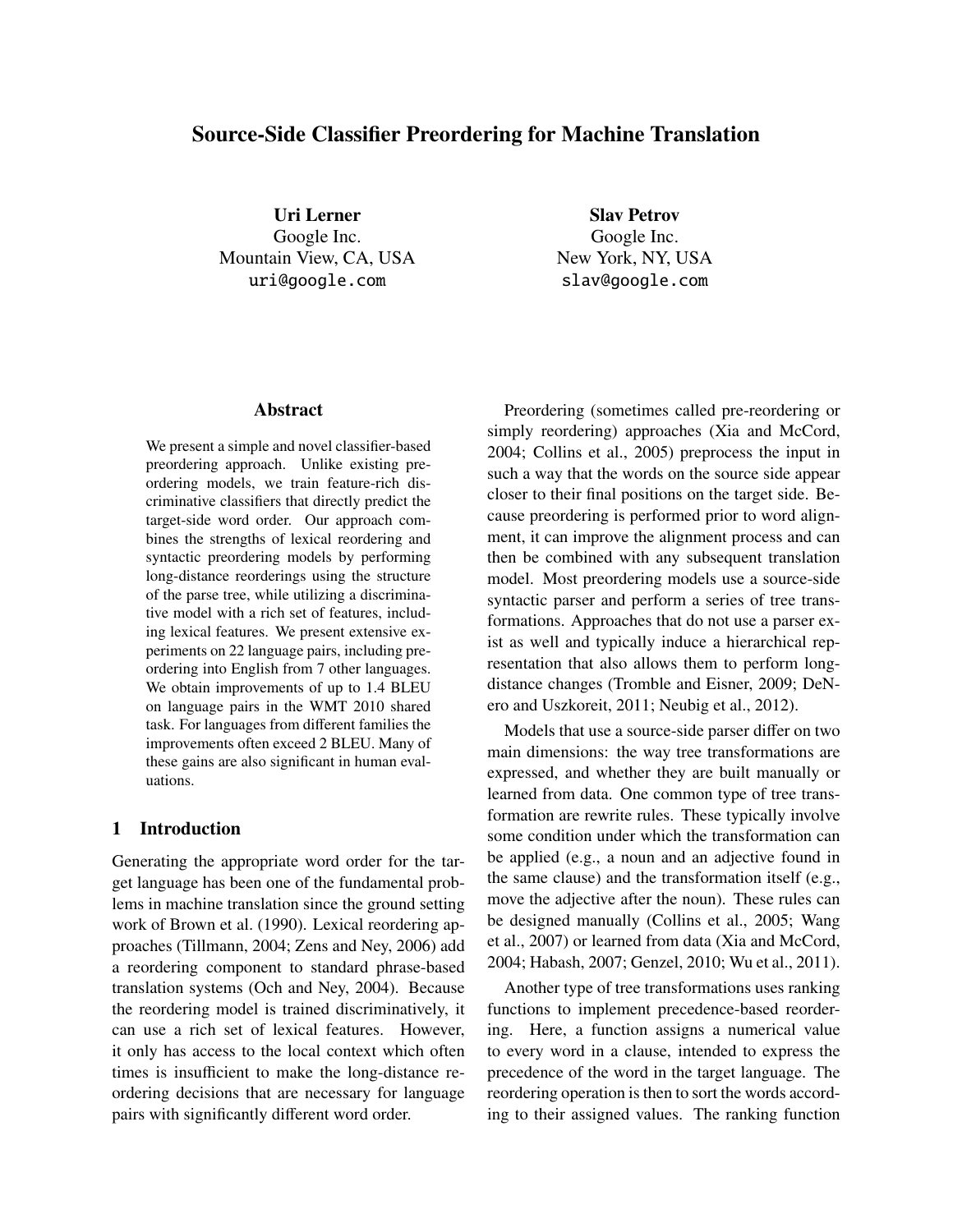can be designed manually (Xu et al., 2009) or trained from data (Yang et al., 2012). This approach is particularly effective for Subject-Object-Verb (SOV) languages.

In this work we present a simple classifier-based preordering model. Our model operates over dependency parse trees and is therefore able to perform long-distance reordering decisions, as is typical for preordering models. But instead of deterministic rules or ranking functions, we use discriminative classifiers to directly predict the final word order, using rich (bi-)lexical and syntactic features.

We present two models. The first model uses a classifier to directly predict the permutation order in which a family of words (a head word and all its children) will appear on the target side. This approach is similar in spirit to the work of Li et al. (2007), except that they use constituency parse trees and consider only nodes with 2 or 3 children. We instead work with dependency trees and consider much larger head-children sets. Our second model is designed to decompose the exponential search space of all possible permutations. The prediction task is broken into two separate steps. In the first step, for each child word a binary classifier decides whether it appears before or after its parent in the target language. In the second step, we predict the best order of the words on each side of the parent. We show that the second approach is never worse than the first one and sometimes significantly better.

We present experiments on 22 language pairs from different language families using our preordering approach in a phrase-based system (Och and Ney, 2004), as well as a forest-to-string system (Zhang et al., 2011). In a first set of experiments, we use the WMT 2010 shared task data (Callison-Burch et al., 2010) and show significant improvements of up to 1.4 BLEU (Papineni et al., 2002) on three out of eight language pairs. In a second set of experiments, we use automatically mined parallel data from the web and build translation systems for languages from various language families. We obtain especially big improvements in translation quality (2-7 BLEU) when the language pairs have divergent word order (for example English to Indonesian, Japanese, Korean or Malay). In our experiments on English to and from Hungarian, Dutch, and Portuguese translation, we find that we can obtain consistent improvements in both translation directions. To additionally verify our improvements we use human raters, who confirm the significance of the BLEU score improvements.

Finally, we compare training the preordering classifiers on small amounts of manually aligned data to training on large quantities of automatically aligned data for English to Arabic, Hebrew, and Japanese. When evaluated on a pure reordering task, the models trained on manually aligned data perform slightly better, but similar BLEU scores are obtained in both scenarios on an end-to-end translation task.

### 2 Classifier Reordering

Our goal is to learn a model that can transform the word order of an input sentence to an order that is natural in the target language. For example, when translating the English sentence:

*The black cat climbed to the tree top.*

to Spanish, we would like to reorder it as:

*The cat black climbed to the top tree.*

When translating to Japanese, we would like to get:

*The black cat the tree top to climbed.*

Such a model can then be used in combination with any translation model.

In our approach we first part-of-speech (POS) tag and parse the input sentence, producing the POS tags and head-modifier dependencies shown in Figure 1. Reordering is then done by traversing the dependency tree starting at the root. For each head word we determine the order of the head and its children (independently of other decisions) and continue the traversal recursively in that order. In the example, we first need to decide on the order of the head *"climbed"* and the children *"cat"*, *"to"*, and *"."*.

#### 2.1 Classification Model & Features

The reordering decisions are made by multi-class classifiers where class labels correspond to permutation sequences. We train a separate classifier for each number of possible children. Crucially, we do not learn explicit tree transformations rules, but let the classifiers learn to trade off between a rich set of overlapping features.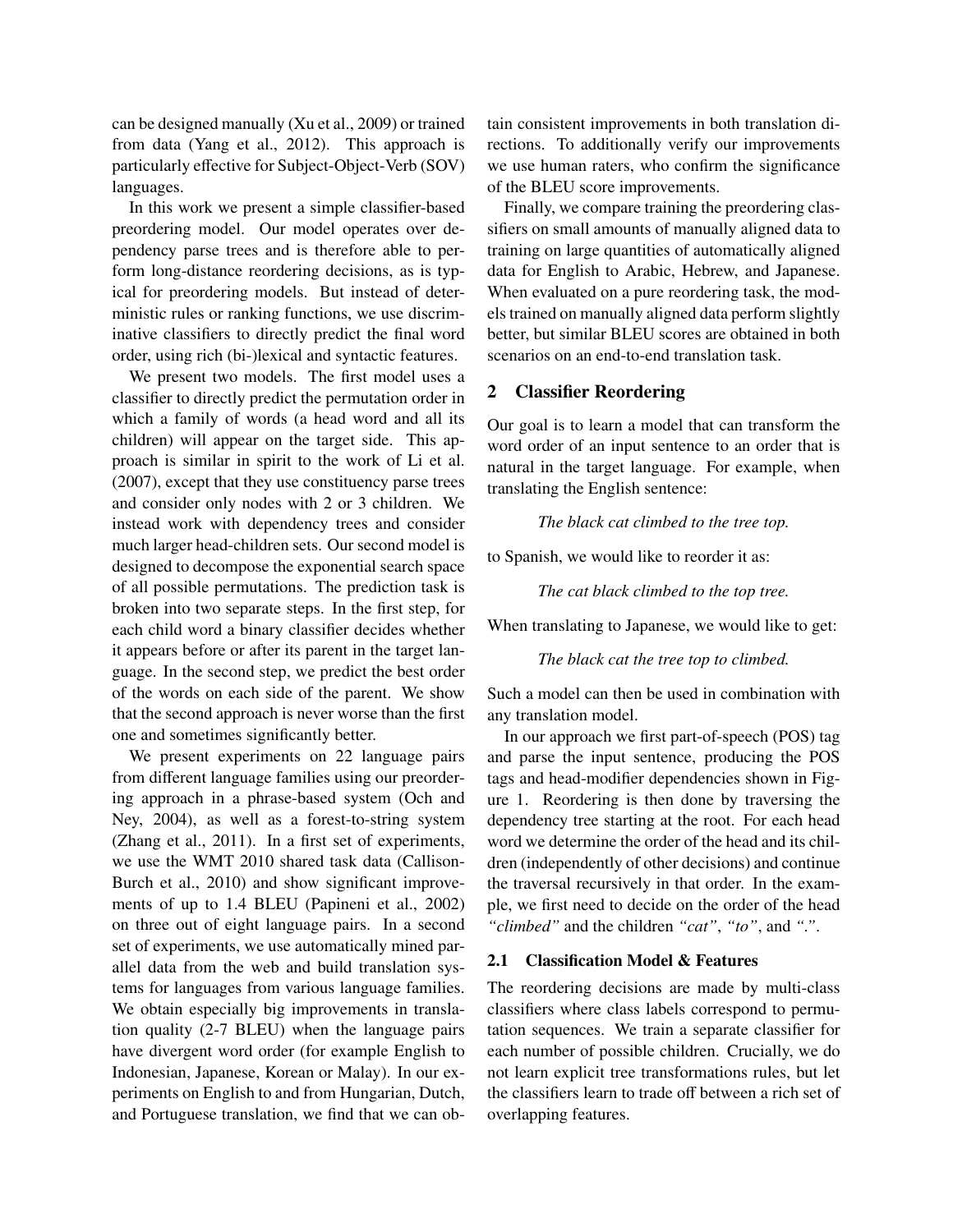Obviously, it is possible to use any classification model and learning algorithm. We use maximum entropy classifiers with  $l_1/l_{\infty}$  regularization trained with the GradBoost algorithm (Duchi and Singer, 2009). We chose this setup since it naturally supports multi-class prediction and can therefore be used to select one out of many possible permutations. Additionally, the learning algorithm produces a sparse set of features. In our experiments the final models have typically only a few 100K non-zero feature weights per language pair. Given this relatively small number of features, it is possible to manually inspect the feature weights and gain insights into the behavior of the model. We show an example analysis in Section 5.

Our features encode information about the context in which a word occurs in the sentence. We model context as "informative" words:

- The head itself.
- The children. We indicate whether each child is before, immediately before, immediately after, or after the head.
- For every child, if there is a gap between it and the head, then the first and last word of that gap.
- For every pair of consecutive children, if there is a gap between them, then the first and last word of that gap.
- The head's immediate sibling to the left/right or an indication that none exists.

When extracting the features, every word can be represented by its word identity, its fine-grained POS tag from the treebank, and a coarse-grained POS category, similar to the universal categories described in Petrov et al. (2012). We also include pairs of these features, resulting in potentially bilexical features.

# 2.2 Training Data

The training data for the classifiers is generated from the word aligned parallel text. Since parallel data is plentiful, we can afford to be selective. We first construct the intersection of high-confidence sourceto-target and target-to-source alignments. For every family in the source dependency tree we generate a training instance if and only if the intersection defines a full order on the source words:

• Every source word must be aligned to at least one target word.



Figure 1: A sentence, its dependency parse and its finegrained and coarse-grained POS tags.

- No two source words can be aligned to the same target word.
- If a source word is aligned to multiple target words, then no target word in this range can be aligned to a different source word.

While this might sound restrictive, we can usually generate at least some training instances from every sentence and discard the remaining families in the tree. In particular, we do not need to extract training instances for all words in a given sentence since the reordering decisions are made independently for every head word.

A potential concern might be that our method for selecting training data can exclude all instances of certain words. Consider the English phrase *"the boy"*. For languages without articles (e.g. Russian or Japanese) the determiner *"the"* may either not be aligned to any word or get aligned to the foreign word for *"boy"*. In both cases the family will be discarded according to either the first or the second condition above. The concern is therefore that we would have no training data with the English word *"the"*. In practice, however, this does not seem to be a problem. First, there are instances where the English word *"the"* gets aligned to something (perhaps a preposition), and second, since the word *"the"* is omitted in the target language its location in the reordered sentence is not very important.

Naturally we learn better classifier models from better alignments. The other direction is also true – if we run preordering on the source side then the alignment task becomes easier and tends to produce better results. Therefore it can be useful to iterate between generating the alignment and learning a preordering model. Empirically, the gains from this bootstrapping approach are not dramatic and are realized after just one iteration, i.e., create the align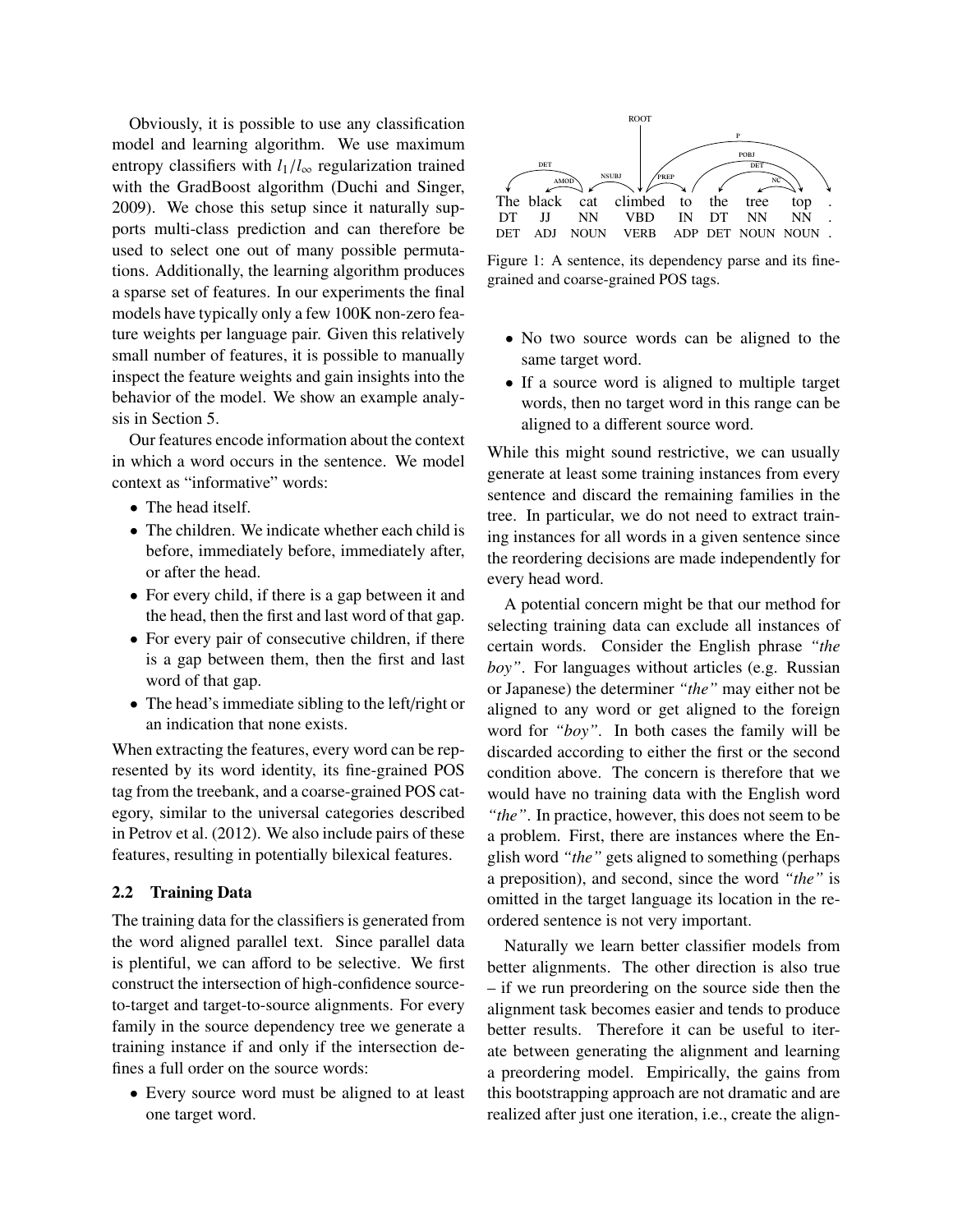ment, train a preordering model, use the preordering model to learn a new alignment, and then train the final preordering model.

### 2.3 1-Step Classifier

As a first approach we use a single classifier to directly predict the correct permutation of a given family. Consider the family headed by *"climbed"* in Figure 1. There are three children and the original order of the words is *"cat"*, *"climbed"*, *"to"*, and *"."*. A possible outcome of the classifier can be the permutation 0-2-1-3, representing the order *"cat"*, *"to"*, *"climbed"*, and *"."*.

The number of permutations for the head and *n* children is of course  $(n + 1)!$ , which becomes large very quickly and causes some problems. In practice we therefore limit ourselves to the *K* most common permutations. Unfortunately, this means that whenever there are many children, the correct permutation order might not be available as an option. Even when the correct permutation is available, classification accuracy typically deteriorates as the number of possible classes increases.

An additional subtle issue is that the 1-step classifier cannot share useful information across different numbers of children. For example, in Spanish adjectives usually appear after the noun, but sometimes they appear before the noun. The decision depends on the adjective itself and sometimes the head noun, but does not depend on other children. Ideally, if for some adjective we have enough examples with 1 or 2 children we would like to make the same decision for a larger number of children, but these classifiers may not have enough relevant examples.

### 2.4 2-Step Classifier

Our 2-step approach addresses the exponential blowup of the number of children by decomposing the prediction into two steps:

- 1. For every child, decide whether it should appear before or after the head.
- 2. Determine the order of the children that appear before the head and the order of the children after the head.

The two steps make the reordering of the modifiers before and after the head independent of each other, which is reminiscent of the lexicalized parse tree generation approach of Collins (1997). In the running example, for the head *"climbed"* we might first make the following three binary decisions: the word *"cat"* should appear before the head and the words *"to"* and *"."* should appear after the head. In the second step there is only one word before the head so there is nothing to do. There are two words after the head, so we use another classifier to determine their order. The first step is implemented using a binary classifier, called the *pivot* classifier (since the head functions like the pivot in quicksort). The second step classifiers directly predict the correct permutation of the children before / after the head.

To illustrate the effectiveness of the 2-step approach, consider a head word with 4 children. The 1 step approach must predict 1 of 5! = 120 outcomes. In the 2-step approach, in the worst case the second step must predict 1 of  $4! = 24$  outcomes (if all the children are on one side of the head); if we are lucky and the children split evenly, then we only need two binary decisions in the second step (for the two pairs before and after the head). If we define hard cases as cases involving 5 or more words, 5.54% of the nonleaves are hard cases with the 1-step approach, but only 1.07% are hard cases with the 2-step approach.

# 3 Experimental Setup

To provide a through evaluation of our approach, we conduct experiments on two sets of data and with two translation systems. The first translation system is a phrase-based system (Och and Ney, 2004). In addition to the regular distance distortion model, we incorporate a maximum entropy based lexicalized phrase reordering model (Zens and Ney, 2006). Our second system is a forest-to-string system (Zhang et al., 2011). The forest-to-string system uses a onebest parse tree but factorizes it into a packed forest of binary elementary trees – hence the name forestto-string rather than tree-to-string.

The systems are configured and tuned for each language pair to produce the best results. We then add our 1-step and 2-step preordering classifiers as preprocessing steps at training and test time. We train the reordering classifiers on up to 15M training instances. We train separate classifiers for every number of involved words, and restrict each one to the  $K = 20$  most frequent outcomes.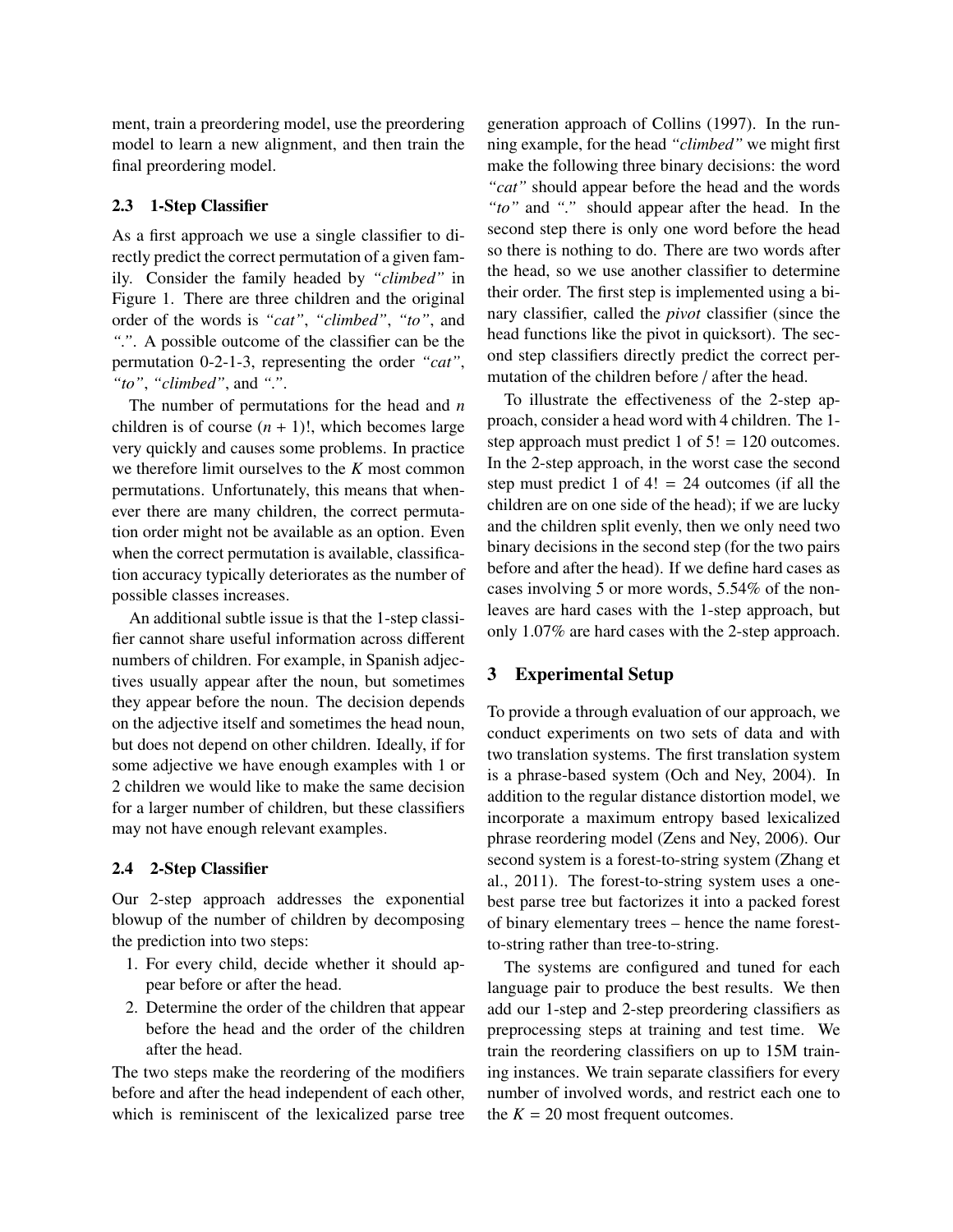In our implementation, in the 1-step approach we did not do any reordering for nodes with 7 or more children. In the 2-step approach we did not reorder the children on either side of the head if there were 7 or more of them. Even though there was no technical reason that prevented us from raising the thresholds, there was no good reason to do so. There were very few cases where children were not reordered because of these thresholds, many of them corresponded to bad parses, and they had very little impact on the final scores. Thus, for the 1-step approach we had 6 classifiers: 1 binary classifier for a head and a single child and 5 multi-class classifiers for 3–7 words. For the 2-step approach we had 11 classifiers: 1 pivot classifier, 5 classifiers for words before the head, and 5 for words after the head.

For a direct comparison to a strong preordering system, we compare to the system of Genzel (2010), which learns a set of unlexicalized reordering rules from automatically aligned data by minimizing the number of crossing alignments. We used a sliding window of size 3 and tried all three of their variants. There were about 40-50 rules per language pair. While conceptually possible, it is not practical to learn more rules (including lexicalized rules) with this system, because of the computational complexity of the learning algorithm and the incremental nature in which the rules are learned and applied.

# 3.1 WMT Setup

In our first set of experiments, we use the data provided for the WMT 2010 shared task (Callison-Burch et al., 2010). We build systems for all language pairs: English to and from Czech, French, German, and Spanish. Since this is a publicly available dataset, it is easy to compare our results to other submissions to the shared task.

During word alignment, we filter out sentences exceeding 60 words in the parallel texts and perform 6 iterations of IBM Model-1 training (Brown et al., 1993), followed by 6 iterations of HMM training (Vogel et al., 1996). We do not use Model-4 because it is slow and did not add much value to our systems in a pilot study. Standard phrase extraction heuristics (Koehn et al., 2003) are applied to extract phrase pairs with a length limit of 6 from alignments symmetrized with the "union" heuristic. Maximum jump width is set to 8. Rule extraction for the forestto-string system is limited to 16 rules per tree node. There are no length-based reordering constraints in the forest-to-string system. We train two 5-gram language models with Kneser-Ney smoothing for each of the target languages. One is trained on the target side of the parallel text, the other on a news corpus provided by the shared task. We tune the feature weights for every configuration with 10 rounds of hypergraph-based Minimum Error Rate Training (MERT) (Kumar et al., 2009).

### 3.2 Additional Languages

In our second set of experiments, we explore the impact of classifier preordering for a number of languages with different word orders. Some of the languages included in our study are verb-subject-object (VSO) languages (Arabic, Irish, Welsh), subjectobject-verb (SOV) languages (Japanese, Korean), and fairly free word order languages (Dutch, Hungarian). Where a parser is available, we also conduct experiments on translating into English.

Since there are no standard training sets for many of these language pairs, we use parallel data automatically mined from the web. The amount of parallel text for each language pair is between 120M and 160M words. For evaluation, we use a set of 9K English sentences collected from the web and translated by humans into each of the target languages. Each sentence has one reference translation. We use 5K sentences for evaluation and the rest for tuning.

The systems and training configurations are similar to the WMT setup. The word alignment step includes 3 iterations of IBM Model-1 training and 2 iterations of HMM training. Lexical reordering is included where it helps, but typically makes only a small difference. We again use a 5-gram language model trained on a large amount of monolingual text. Overall, we use between 20 and 30 features, whose weights are optimized using hypergraphbased MERT. All experiments for a given language pair use the same set of MERT weights. This potentially underestimates the improvements that can be obtained, but also eliminates MERT as a possible source of improvement, allowing us to trace back improvements in translation quality directly to changes in preordering of the input data.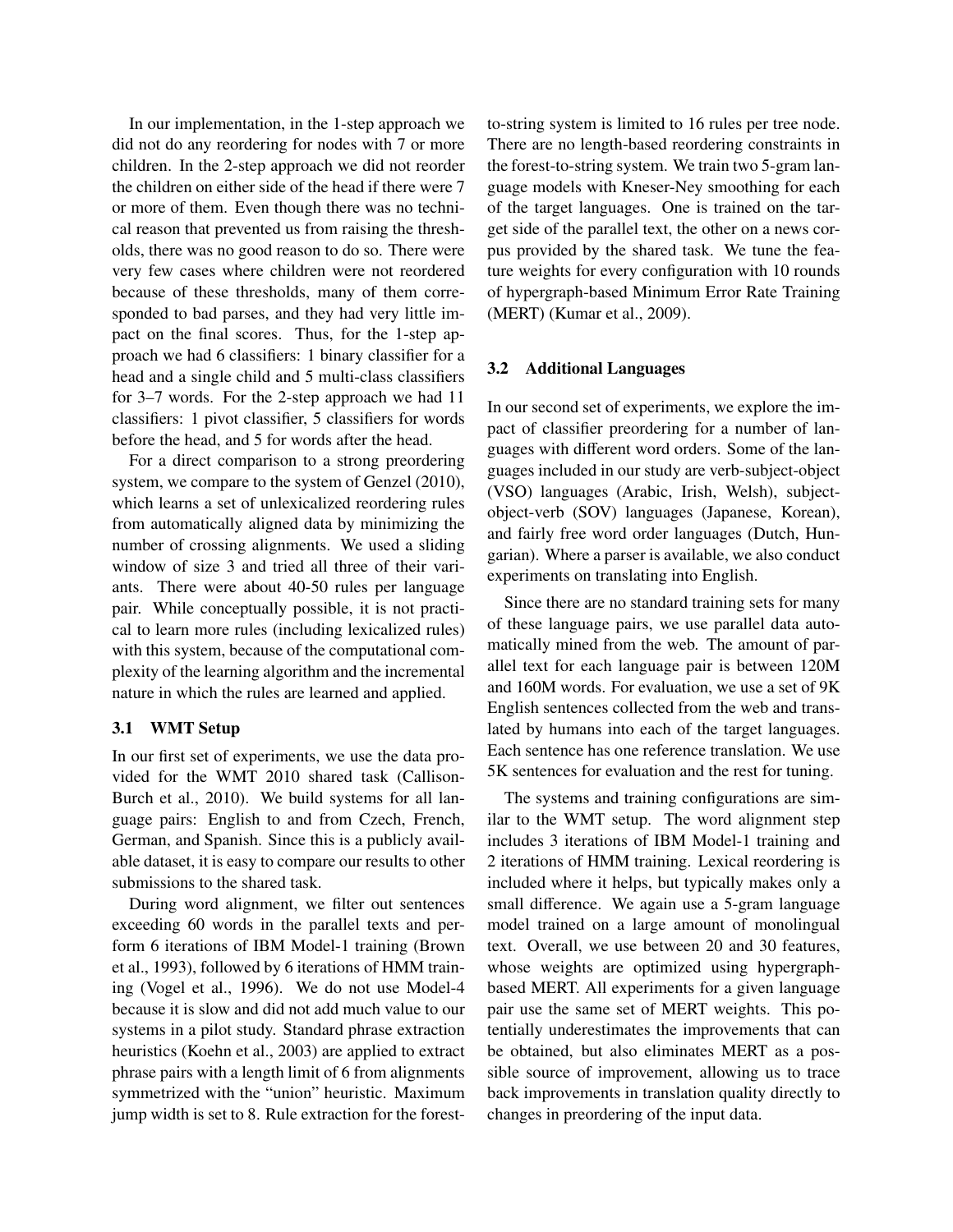### 3.3 Evaluation

We use case-sensitive BLEU (Papineni et al., 2002) to assess translation quality. For Japanese and Korean we use character-level BLEU. We use bootstrap resampling to compute confidence intervals.

Additionally, we also conduct a side-by-side human evaluation on 750 sentences for each language pair (sampled from the same sentences used for computing BLEU). For each sentence, we ask bilingual annotators to compare the translations from two different systems and say whether one is better, leading to three possible scores of  $-1$ , 0, and  $+1$ . We focus on this relative comparison since absolute scores are difficult to calibrate across languages and raters.

# 3.4 Syntactic Parsers

Table 1 shows our treebank sources and parsing accuracies. For English, we use the updated WSJ with OntoNotes-style annotations converted to Stanford dependencies (de Marneffe et al., 2006). The remaining treebanks are all available in dependency format. In all cases, we apply a set of heuristics to the treebank data to make the tokenization as similar as possible to the one of the bitext. Our heuristics can split treebank tokens but do not merge treebank tokens. We found that adjusting the treebank tokenization is crucial for obtaining good results. However, this makes the reported parsing accuracies not comparable to other numbers in the literature. When necessary, we projectivize the treebanks by raising arcs until the tree becomes projective, as described in Nivre and Nilsson (2005); we do not reconstruct non-projective arcs at parsing time, since our subsequent systems expect projective trees.

Our part-of-speech tagger is a conditional random field model (Lafferty et al., 2001) with simple wordidentity and affix features. The parsing model is a shift-reduce dependency parser, using the higherorder features from Zhang and Nivre (2011). Additionally, we include 256 word-cluster features (Koo et al., 2008) trained on a large amount of unlabeled monolingual text (Uszkoreit and Brants, 2008).

### 4 Experiments

Due to the large number of experiments and language pairs we divide the experiments into groups and discuss each in turn. We only include the results

|                             | UAS   | LAS   | <b>POS</b> |
|-----------------------------|-------|-------|------------|
| en: English $1$             | 92.28 | 90.28 | 97.05      |
| $\csc$ Czech <sup>2</sup>   | 84.66 | 72.01 | 98.97      |
| de: German $3$              | 89.30 | 86.98 | 97.69      |
| es: Spanish $4$             | 86.24 | 82.32 | 96.62      |
| fr: French <sup>5</sup>     | 88.57 | 86.40 | 97.48      |
| hu: Hungarian <sup>2</sup>  | 87.66 | 82.51 | 94.47      |
| nl: Dutch $3$               | 86.09 | 82.31 | 97.38      |
| pt: Portuguese <sup>4</sup> | 90.22 | 87.26 | 98.10      |

Table 1: Parsing accuracies on the retokenized treebanks. UAS is unlabeled attachment score, LAS is labeled attachment score, and POS is part-of-speech tagging accuracy. The treebank sources are (1): Marcus et al. (1993) + Judge et al. (2006) + Petrov and McDonald (2012), (2): Nivre et al. (2007), (3): Buchholz and Marsi (2006), (4): McDonald et al. (2013), (5): Abeillé et al. (2003).

from the forest-to-string system when they are better than the phrase-based results. We use \* to denote results from the forest-to-string system.

#### 4.1 WMT Experiments

Table 2 presents detailed results on the WMT setup. Lexical reordering (Zens and Ney, 2006) never hurts and is thus included in all systems. Overall, our results are a little better than the best results of the WMT 2010 shared task for two language pairs and within reach of the best results in most other cases.

The 2-step classifier preordering approach provides statistically significant improvements over the lexical reordering baseline on three out of the eight language pairs: English-Spanish (en-es: 1.4 BLEU), German-English (de-en: 1.2 BLEU), and English-French (en-fr: 1.0 BLEU). These improvements are significant in our human side-by-side evaluation. We also observe gains when combining our preordering approach with the forest-to-string system for English-Spanish and German-English. While the forest-to-string system is capable of performing long distance reordering in the decoder, it appears that an explicitly trained lexicalized preordering model can provide complementary benefits. These benefits are especially pronounced for German-English where long distance verb movement is essential. For the romance languages (Spanish and French), word ordering depends highly on lexical choice which is captured by the lexical features in our classifiers.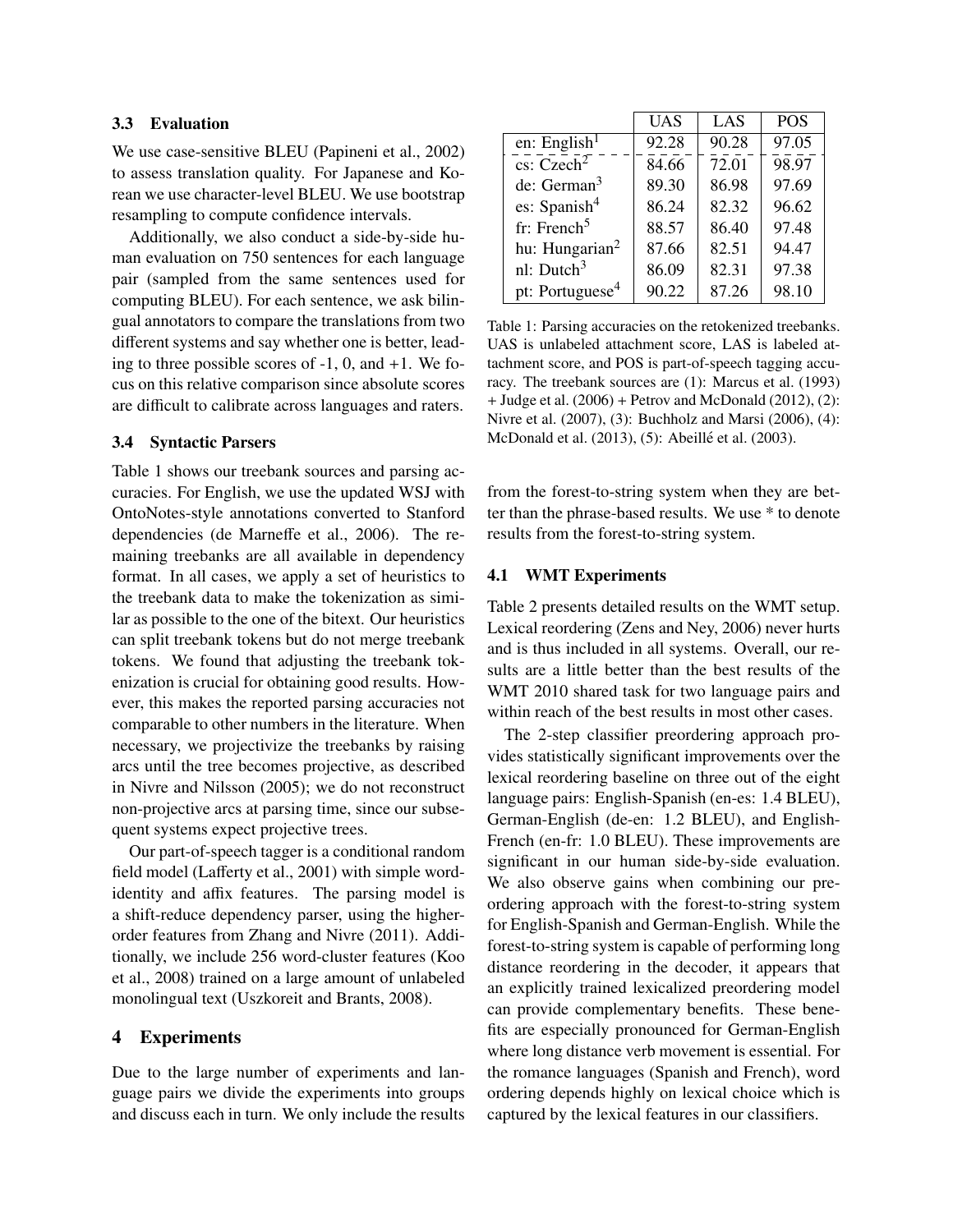|          | base | lexical      | rule           | 1-step | $2$ -step   | wmt best |
|----------|------|--------------|----------------|--------|-------------|----------|
| en-cs    | 14.9 | 15.1         | 15.2           | 15.2   | 15.2        | 15.4     |
| en-de    | 15.3 | 15.6         | 15.9           | 15.9   | 15.7        | 16.3     |
| en-es    | 27.4 | $27.8^\circ$ | $28.4^{\circ}$ | 29.0   | $28.8**$    | 28.6     |
| $en-es*$ | 28.9 |              | 28.7           | 29.0   | 29.2        | 28.6     |
| en-fr    | 26.3 | $26.5^\circ$ | $26.8^{\circ}$ | 27.2   | $27.3^{*0}$ | 27.6     |
| cs-en    | 21.6 | 21.6         | 21.5           | 21.6   | 21.7        | 21.9     |
| de-en    | 20.6 | $21.1^\circ$ | 21.9           | 21.9   | $21.8^*$    | 22.8     |
| $de-en*$ | 22.1 |              | 22.5           | 22.5   | 22.7        | 22.8     |
| es-en    | 28.3 | 28.7         | 28.7           | 28.8   | 28.9        | 28.8     |
| fr-en    | 26.8 | 27.0         | 26.9           | 26.9   | 27.0        | 28.3     |

Table 2: BLEU scores on the WMT 2010 setup. Results from the forest-to-string system are marked with \* and are only included when better than the phrase-based results. The *base* system includes a distance distortion model; the *lexical* system adds lexical reordering; *rule* is the rule preordering system of Genzel (2010) plus lexical reordering; *1-step* and *2-step* are our classifier-based systems plus lexical reordering. Bolded results are statistically significantly better than non-bolded results as measured by a bootstrap sample test with a 99% confidence interval. Human evals are conducted only where indicated; we use  $\bullet$  and  $\bullet$  to indicate a significantly better result than  $\circ$  and  $\circ$  in the human eval at 95%. Also included are the best results from the WMT 2010 task.

Compared to a state-of-the-art preordering system, the automatic rule extraction system of Genzel (2010), we observe significant gains in several cases and no losses at all. The improvements on English-Spanish are significant also in the human evaluation, while the English-French improvements are positive, but not statistically significant.

Comparing the different languages, Czech (cs) appears the most immune to improvements from preordering (and lexical reordering). One possible explanation is that Czech has a relatively free word order with a default SVO structure. It is therefore difficult to learn reordering changes from English to Czech. Additionally, the accuracy (LAS) of our Czech parser is by far the lowest of all parsers that we used, potentially limiting the benefits that can be obtained when translating from Czech into English.

On this setup there is fairly little difference in performance between the 1-step and 2-step approaches. The main benefit of the 2-step approach is compactness: the set of 2-step classifiers has about half the number of non-zero features as the 1-step classifiers.

### 4.2 Additional Languages Experiments

Table 3 shows our first set of results on the additional languages, including some languages with a wide disparity in word order relative to English. The SOV languages Korean (ko) and Japanese (ja) benefit the most from preordering and gain more than 7 BLEU relative to the phrase-based baseline and still more than 3 BLEU for the forest-to-string system. Similar improvements were reported by Xu et al. (2009) with manual reordering rules. Indonesian (id) and Malay (ms) are next with gains of 2.5 BLEU. Malay does not have a grammatical subject in the sense that English does, but instead uses a concept of an agent and an object, whose order is determined by the voice of the verb. It appears that our classifiers have learned to model some of these highly lexical, but systematic ordering preferences. Welsh (cy) and Irish (ga) as VSO languages also exhibit large gains of 2.1 BLEU. For Arabic (ar) and Hebrew (iw), the gains are smaller, but still significant and exceed 1 BLEU relative to the baseline.

The benefits of our 2-step approach over the 1 step approach become apparent on this set of languages where reordering is most important. By predicting the target word order in two steps, we reduce sparsity and make two easier decisions in place of a single difficult high entropy decision. Indeed, the 2-step approach produces improvements over the 1 step approach on five out of nine language pairs. The improvements are as large as 0.9 BLEU for Korean and 0.5 BLEU for Japanese and Welsh. We performed human evaluation for all language pairs with a noticeable BLEU gain for the 2-step system over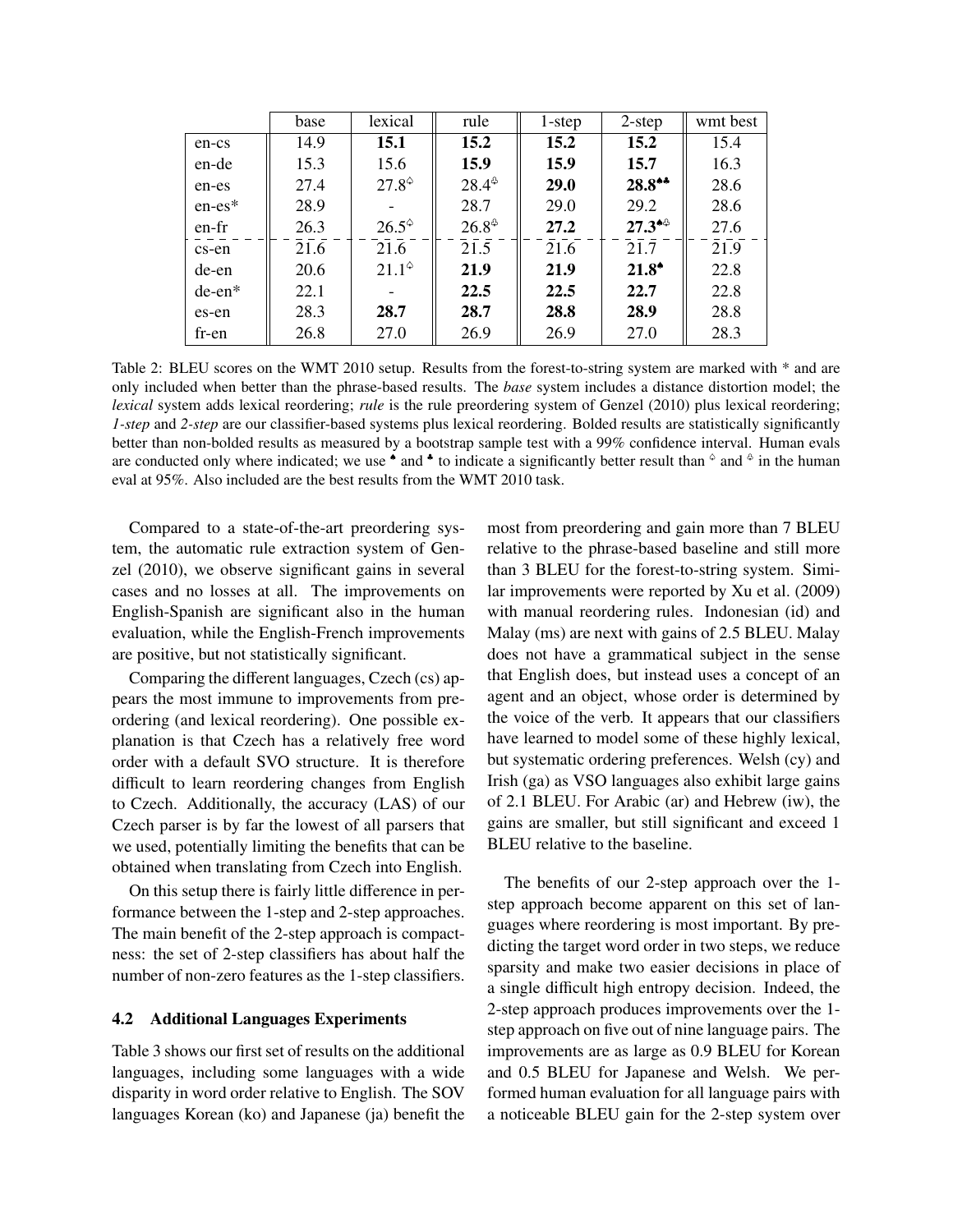|          | base | rule | 1-step         | $2$ -step      |
|----------|------|------|----------------|----------------|
| en-ar    | 11.4 | 12.3 | 12.5           | 12.6           |
| en-cy    | 29.3 | 31.1 | $31.9^{\circ}$ | $32.4^*$       |
| en-ga    | 17.0 | 18.5 | $18.8^{\circ}$ | $19.1*$        |
| $en-iw$  | 18.8 | 19.7 | 20.2           | 20.2           |
| en-id    | 31.0 | 33.4 | $34.0^{\circ}$ | $34.3^{\circ}$ |
| en-ja    | 10.4 | 16.4 | $17.5^{\circ}$ | $18.0*$        |
| $en-ja*$ | 14.9 | 18.0 | $18.2^{\circ}$ | $18.6*$        |
| en-ko    | 24.1 | 31.8 | $31.8^{\circ}$ | $32.7*$        |
| en-ms    | 20.4 | 22.5 | 22.9           | 22.9           |

Table 3: BLEU scores for language from various language families: Arabic (ar), Welsh (cy), Irish (ga), Indonesian (id), Hebrew (iw), Japanese (ja), Korean (ko), and Malay (ms). Lexical reordering is not included in any of the systems. Bolded results are significant at 99%.  $\bullet$  is significantly better than  $\circ$  in a human eval at 95%.

the 1-step system. The human judgments exactly agree with the results of the BLEU significance tests. The gains relative to the rule reordering system of Genzel (2010) and the no-preordering baseline are even larger and therefore clearly also significant.

In Table 4 we show results for Hungarian (hu), Dutch (nl), and Portuguese (pt). In all cases but English-Hungarian we observe significant improvements over the no preordering baseline. It should be noted that the gains are not symmetric – sometimes there are larger gains for translating out of English, while for Hungarian the gains are higher for translating into English. Hungarian has a free word order which is difficult to predict which might partially explain why there are no improvements for translating into Hungarian. For Dutch-English, the forest-tostring system yields the best results, which was also the case for German-English, further supporting the observation that combining different types of syntactic reordering approaches can be beneficial.

### 4.3 Manually Aligned Data

For Arabic (ar), Hebrew (iw), and Japanese (ja) we conducted some additional experiments with manually aligned data. We asked bilingual speakers to translate about 20K English sentences into the respective target language and to mark the alignment between the words. We reserved 20% of this data for evaluation and used the rest for training. For evaluation we used the fuzzy metric defined by Talbot et

|              | base | rule | $1$ -step | $2$ -step |
|--------------|------|------|-----------|-----------|
| en-hu        | 12.7 | 12.6 | 12.8      | 12.7      |
| en-nl        | 25.3 | 26.1 | 26.4      | 26.4      |
| en-pt        | 30.2 | 31.9 | 32.6      | 32.8      |
| hu-en        | 22.0 | 22.2 | 22.7      | 22.7      |
| nl-en        | 34.9 | 35.7 | 35.2      | 35.1      |
| $nl$ -en $*$ | 36.3 | 36.5 | 36.6      | 36.7      |
| pt-en        | 39.8 | 40.1 | 40.1      | 40.1      |

Table 4: BLEU scores for translating to and from English for: Hungarian (hu), Dutch (nl), and Portuguese (pt). Lexical reordering is not used for any language pair. Bolded results are significant at 99%.

al. (2011), which counts the fraction of words that are reordered into the correct position.

The BLEU scores in Table 5 show that training from small amounts of manually aligned data or large amounts of automatically aligned data results in models of similar quality. In terms of the fuzzy metric, the models trained from manually aligned data were better. A possible explanation is that these models were trained on data which was much more similar to the evaluation data (both were subsets of the manually aligned data), biasing the metric in their favor. In absolute terms, the reordering accuracy is around 80% for Arabic and Japanese and close to 90% for Hebrew. Most impressively, more than 60% of the Hebrew sentences are exactly in the correct word order, implying that monotonic translation may suffice.

We also examined the accuracy of the individual classifiers and found that the pivot classifier has an accuracy around 95%. It is therefore unlikely that a word is reordered to the wrong side of its head in the 2-step reordering approach. The classifiers that predict the final word order have an accuracy above 90% when there are only two words and drop to still respectable 70%-80% when there are 4 or more children or 20 possible options.

### 5 Analysis

In this section, we analyze an example whose translation is significantly improved by our preordering approach, demonstrating the usefulness of our lexicalized features. Consider the English sentence:

*It was a real whirlwind.*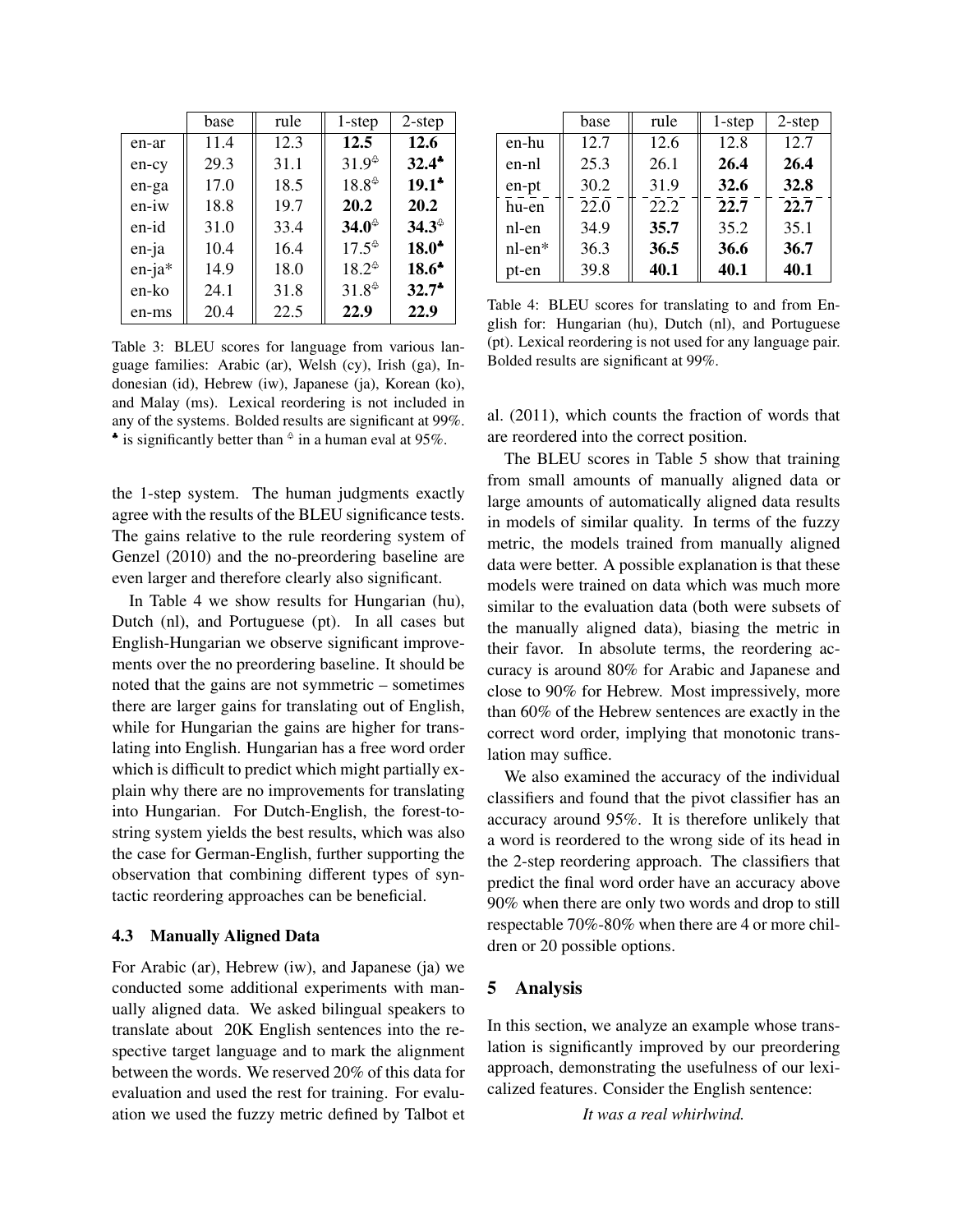|          |       | no reordering |             | manual |                |             | automatic |       |      |
|----------|-------|---------------|-------------|--------|----------------|-------------|-----------|-------|------|
|          | fuzzy | exact         | <b>BLEU</b> | fuzzy  | $\text{exact}$ | <b>BLEU</b> | fuzzy     | exact | BLEU |
| en-ar    | 63.2  | 19.8          | 11.4        | 83.5   | 47.6           | 12.4        | 79.0      | 38.9  | 12.6 |
| en-iw    | 67.9  | 22.2          | 18.8        | 89.8   | 62.4           | 20.3        | 89.2      |       | 20.2 |
| $en-ia*$ | 44.1  | 0.0           | 14.9        | 80.9   | 41.5           | 18.4        | 78.5      | 36.8  | 18.6 |

Table 5: Preordering accuracy for the 2-step classifiers using manual alignments vs. automatic alignments. Fuzzy refers to the metric defined in Talbot et al. (2011) and exact is the percentage of sentences with a perfect preordering.

taken from the WMT test set. The dependency parse tree is shown in Figure 2. In our experiments the rule-based approach of (Genzel, 2010) reordered the source sentence into:

*It was a whirlwind real.*

and produced the translation:

### *Es un torbellino real.*

In comparison, our 2-step system kept the English sentence unchanged and produced the translation:

### *Fue un auténtico torbellino.*

The second translation is better than the first because of the correct tense (which is not related directly to the preordering) and because the noun phrase *"real whirlwind"* is ordered correctly.

The main reason for the difference in the ordering is that the rule-based system can only use the unlexicalized information from the parse tree. The head *"whirlwind"* is a noun and the child *"real"* is an adjective; since adjectives typically appear after nouns in Spanish, their order is reversed.

To understand why the classifier-based system keeps *"real"* before *"whirlwind"* we can examine the features used by the classifier to make this decision. In Table 6 we consider the 3 strongest features in favor of the child *"real"* appearing after the head *"whirlwind"* and the three strongest features in favor of the child appearing before the head. Recall that the pivot is a binary classifier: positive features support one decision (in our case: the child should be after the head) and the negative features support the other decision (the child should be before the head).

The three features that have the highest positive weight encode the fact that the child is an adjective, since in general, adjectives in Spanish appear after the noun. On the other hand, the three features with the most negative weights all encode the fact that the child is the word *"real"* which unlike most adjectives tends to appear before the noun. It is interesting to note that for this particular ordering decision the child word is much more informative than the head word and indeed, all the important features contain information about the child and none of them contains any information about the head.

# 6 Conclusions & Future Work

We presented a simple and novel preordering approach that produces substantial improvements in translation accuracy on a large number of languages. We use a source-side syntactic parser and train discriminative classifiers to predict the order of a parent and its children in the target language, using features from the dependency tree as well as (bi-)lexical features. To decompose the exponential space of all possible permutations, we introduce the 2-step approach. We show empirically that this approach is significantly better than directly predicting the full permutation for some languages, and never significantly worse.

We obtain strong results on the WMT 2010 shared task data, observing gains of up to 1.4 BLEU over a state-of-the-art system. We also show gains of up to 0.5 BLEU over a strong directly comparable preordering system that is based on learning unlexicalized reordering rules. We obtain improvements of more than 2 BLEU in experiments on additional languages. The gains are especially large for languages where the sentence structure is very different from English. These positive results are confirmed in human side-by-side evaluations.

When comparing our approach to syntax-based translation systems (Yamada and Knight, 2001; Galley et al., 2004; Huang et al., 2006; Dyer and Resnik, 2010) we note that both approaches use syntactic information for reordering decisions. Our preordering approach has several advantages. First, be-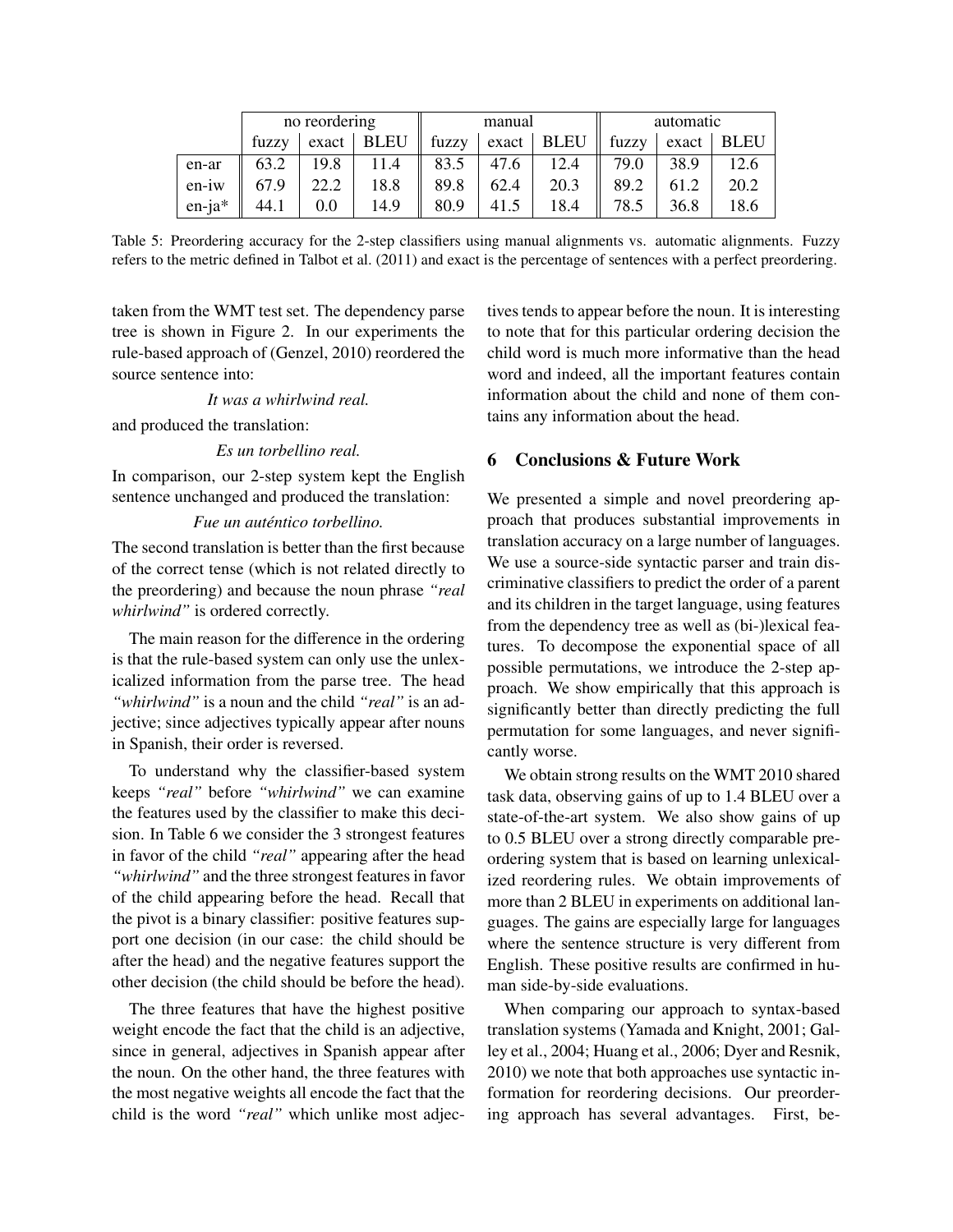

Figure 2: An example where lexical information is necessary for choosing the correct word order.

cause preordering is performed before learning word alignments, it has the potential to improve the word alignments. Second, by using discriminative classifiers we can take advantage of lexical features. Finally, preordering can be combined with syntaxbased translation models and our results confirm the complementary benefits that can be obtained.

Compared to other preordering models, our approach has the obvious problem of having to make predictions over an exponential set of permutations. We show that this is not an insurmountable difficulty: our 2-step approach decomposes the exponential space, often leading to much easier prediction tasks. Even when the number of possible permutations is large we can limit ourselves to the *K* most popular permutations.

On the other hand, our approach provides important advantages. Compared to systems that use rewrite rules, it is much easier to encode useful knowledge that by itself is not enough to determine a full rewrite rule, such as "a determiner is unlikely to be the last word in a clause." Perhaps more importantly, our model provides an elegant answer to the question of what to do when multiple rewrite rules can be applied. Previous work has employed different heuristics: use the most specific rule (Xia and McCord, 2004), use all applicable rules (Genzel, 2010), or use the most frequent rule (Wu et al., 2011). In our model there is no need for such heuristics – all the "rules" are treated as features to a discriminative classifier, and the task of analyzing their interactions is handled by the learning algorithm.

Compared to preordering systems that use ranking functions, our model has the advantage that it can encode information about the complete permutation. For example, for three source words A, B, and C, we can naturally express the useful prior that

| Feature                             | Weight   |
|-------------------------------------|----------|
| PrevChild:tag=JJ,PrevSibling:a      | 0.448    |
| PrevChild:cat=ADJ,PrevSibling:a     | 0.292    |
| PrevChild:cat=ADJ,NoNextSibling     | 0.212    |
|                                     |          |
| PrevChild:real,NoNextHeadSibling    | $-0.310$ |
| PrevChild:real, PrevSibling:cat=DET | $-0.516$ |
| PrevChild:real, PrevSibling:a       | $-0.979$ |

Table 6: The three features with the highest and lowest weights for choosing the position of *"real"* relative to *"whirlwind." PrevChild* means that the child is the immediate word before the head. *PrevSibling* refers to the child's sibling immediately to the left (the determiner *"a"*). *NoNextSibling* and *NoNextHeadSibling* mean that the child and head do not have a sibling to the right.

A-B-C and C-B-A are likely orders but C-A-B is not.

Promising directions for future work are joint parsing and reordering models, and measuring the influence of parsing accuracy on preordering and final translation quality.

#### References

- A. Abeillé, L. Clément, and F. Toussenel. 2003. Building a Treebank for French. In A. Abeillé, editor, *Treebanks: Building and Using Parsed Corpora*, chapter 10. Kluwer.
- P. F. Brown, J. Cocke, S. A. Della Pietra, V. J. Della Pietra, F. Jelinek, J. D. Lafferty, R. L. Mercer, and P. S. Roossin. 1990. A statistical approach to machine translation. *Computational Linguistics*, 16(2).
- P. F. Brown, V. J. Della Pietra, S. A. Della Pietra, and R. L. Mercer. 1993. The mathematics of statistical machine translation: Parameter estimation. *Computational Linguistics*, 19.
- S. Buchholz and E. Marsi. 2006. CoNLL-X shared task on multilingual dependency parsing. In *Proc. of CoNLL '06*.
- C. Callison-Burch, P. Koehn, C. Monz, K. Peterson, M. Przybocki, and O. Zaidan. 2010. Findings of the 2010 joint workshop on statistical machine translation and metrics for machine translation. In *Proc. of ACL'05 WMT*.
- M. Collins, P. Koehn, and I. Kučerová. 2005. Clause restructuring for statistical machine translation. In *Proc. of ACL '05*.
- M. Collins. 1997. Three generative, lexicalised models for statistical parsing. In *ACL '97*.
- M.-C. de Marneffe, B. MacCartney, and C. Manning. 2006. Generating typed dependency parses from phrase structure parses. In *Proc. of LREC '06*.